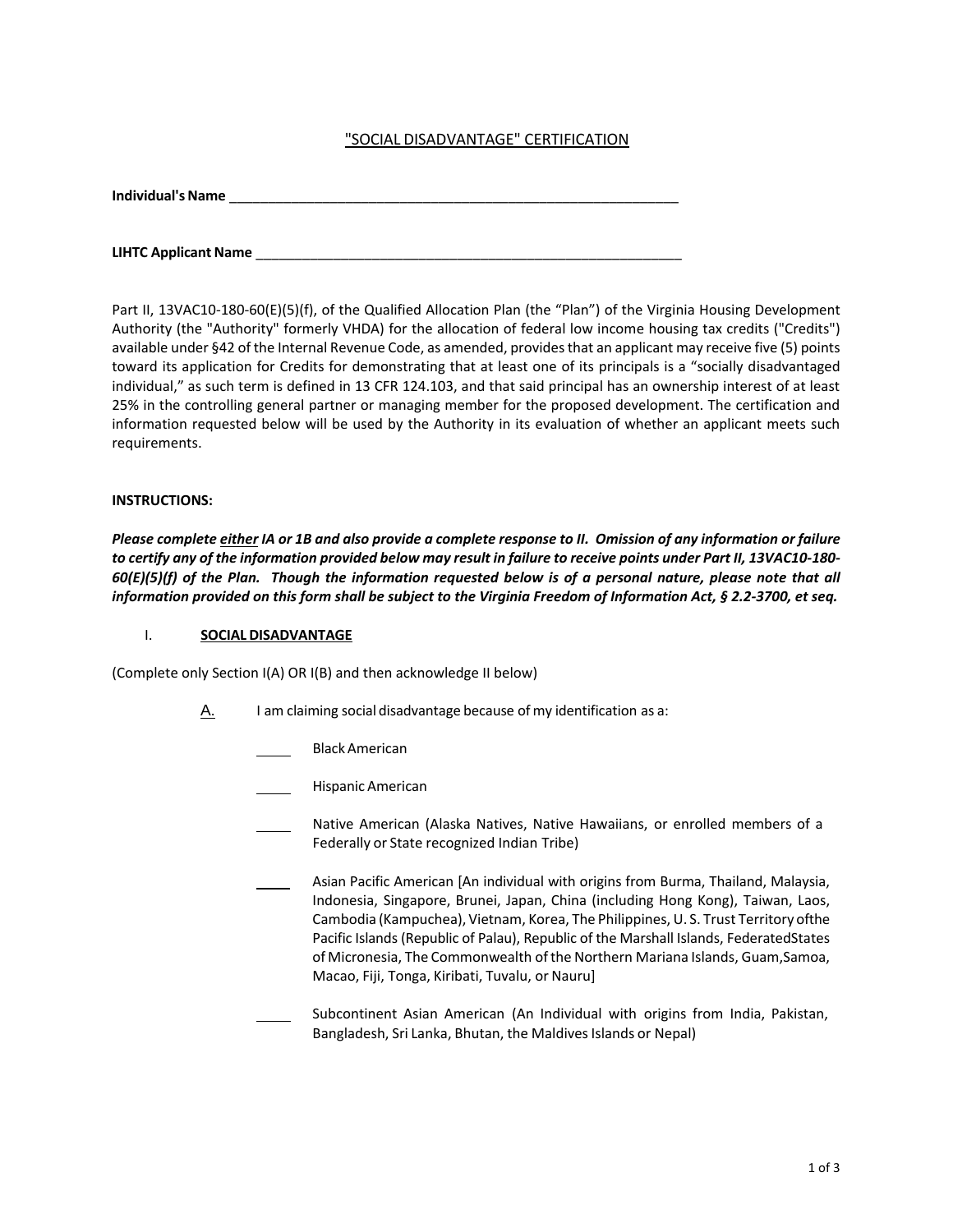B. **B.** I am claiming individual social disadvantage because I meet the requirements of 13 CFR  $124.103(c)(2)$ , and my social disadvantage has negatively impacted my entry into or advancement in the business world, as described in 13 CFR 124.103(c)(2)(iv).

### II. **Ownership and Control**

Describe the ownership interest of the socially disadvantaged individual in the general partner or managing member of the applicant for Credits (provide any supporting documentation necessary to verify said ownership interest, such as the organizational chart provided elsewhere in the application for Credits).